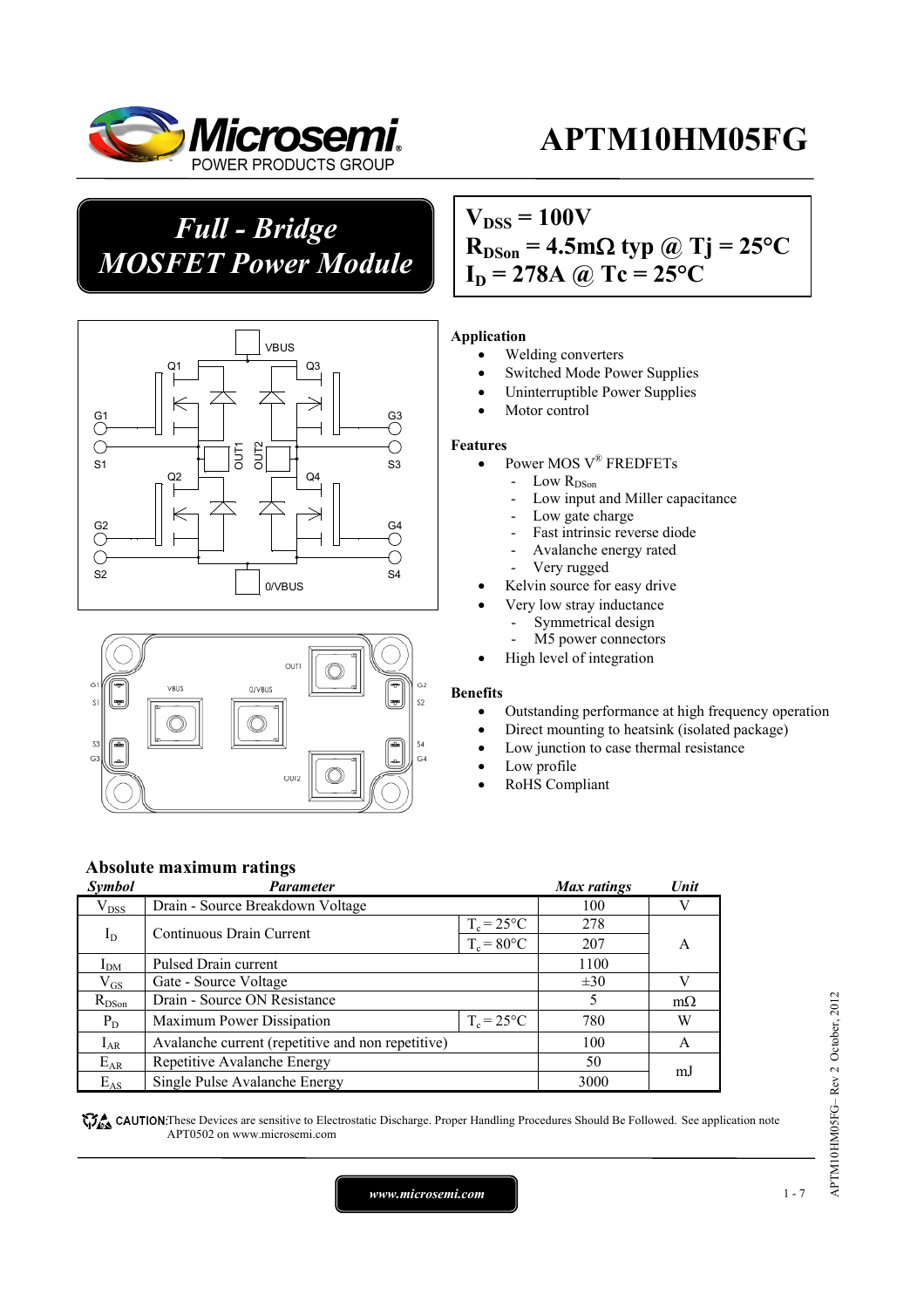

### **All ratings @ Tj = 25°C unless otherwise specified**

### **Electrical Characteristics**

| Symbol       | <i><b>Characteristic</b></i>    | <b>Test Conditions</b>              |                     | Min | Tvp | <b>Max</b> | Unit      |
|--------------|---------------------------------|-------------------------------------|---------------------|-----|-----|------------|-----------|
| $I_{DSS}$    | Zero Gate Voltage Drain Current | $V_{GS} = 0V$ , $V_{DS} = 100V$     | $T_i = 25^{\circ}C$ |     |     | 200        | μA        |
|              |                                 | $V_{GS} = 0V$ , $V_{DS} = 80V$      | $T_i = 125$ °C      |     |     | 1000       |           |
| $R_{DS(on)}$ | Drain – Source on Resistance    | $V_{GS} = 10V$ , $I_D = 125A$       |                     |     | 4.5 |            | $m\Omega$ |
| $V_{GS(th)}$ | Gate Threshold Voltage          | $V_{GS} = V_{DS}$ , $I_D = 5mA$     |                     |     |     |            |           |
| $I_{GSS}$    | Gate – Source Leakage Current   | $V_{GS} = \pm 30 V$ , $V_{DS} = 0V$ |                     |     |     | $\pm 200$  | nA        |

### **Dynamic Characteristics**

| <i>Symbol</i>       | <i><b>Characteristic</b></i> | <b>Test Conditions</b>                                               | Min | $\mathcal{I}yp$ | <b>Max</b> | Unit |
|---------------------|------------------------------|----------------------------------------------------------------------|-----|-----------------|------------|------|
| $C_{iss}$           | <b>Input Capacitance</b>     | $V_{GS} = 0V$                                                        |     | 20              |            |      |
| $C_{\rm oss}$       | Output Capacitance           | $V_{DS}$ = 25V                                                       |     | 8               |            | nF   |
| $C_{\rm rss}$       | Reverse Transfer Capacitance | $f = 1MHz$                                                           |     | 2.9             |            |      |
| $Q_{\rm g}$         | Total gate Charge            | $V_{GS} = 10V$                                                       |     | 700             |            |      |
| $Q_{gs}$            | Gate – Source Charge         | $V_{\text{Bus}} = 50V$                                               |     | 120             |            | nC   |
| $Q_{gd}$            | Gate - Drain Charge          | $I_D = 250A$                                                         |     | 360             |            |      |
| $T_{d(0n)}$         | Turn-on Delay Time           | Inductive switching $\omega$ 125°C                                   |     | 80              |            |      |
| $T_r$               | Rise Time                    | $V_{GS} = 15V$<br>$V_{\text{Bus}} = 66V$                             |     | 165             |            |      |
| $T_{d(\text{off})}$ | Turn-off Delay Time          | $I_D = 250A$<br>$R_G$ = 2.5 $\Omega$                                 |     | 280             |            | ns   |
| $T_f$               | Fall Time                    |                                                                      |     | 135             |            |      |
| $E_{on}$            | Turn-on Switching Energy     | Inductive switching $\omega$ 25°C                                    |     | 1.1             |            |      |
| $E_{\text{off}}$    | Turn-off Switching Energy    | $V_{GS} = 15V$ , $V_{Bus} = 66V$<br>$I_D = 250A$ , $R_G = 2.5\Omega$ |     | 1.2             |            | mJ   |
| $E_{on}$            | Turn-on Switching Energy     | Inductive switching @ 125°C                                          |     | 1.22            |            |      |
| $E_{\text{off}}$    | Turn-off Switching Energy    | $V_{GS} = 15V$ , $V_{Bus} = 66V$<br>$I_D = 250A$ , $R_G = 2.5\Omega$ |     | 1.28            |            | mJ   |

### **Source - Drain diode ratings and characteristics**

| <i>Symbol</i> | <i><b>Characteristic</b></i> | <b>Test Conditions</b>        |                     | Min | Tvp | <b>Max</b> | Unit           |
|---------------|------------------------------|-------------------------------|---------------------|-----|-----|------------|----------------|
| $I_{S}$       | Continuous Source current    |                               | $Tc = 25^{\circ}C$  |     |     | 278        | A              |
|               | (Body diode)                 |                               | $T_c = 80^{\circ}C$ |     |     | 207        |                |
| $V_{SD}$      | Diode Forward Voltage        | $V_{GS} = 0V$ , $I_S = -250A$ |                     |     |     | 1.3        | $\overline{V}$ |
| dv/dt         | Peak Diode Recovery ●        |                               |                     |     |     |            | V/ns           |
| $t_{rr}$      | Reverse Recovery Time        |                               | $T_i = 25^{\circ}C$ |     |     | 190        | ns             |
|               |                              | $I_S = -250A$<br>$V_R = 50V$  | $T_i = 125$ °C      |     |     | 370        |                |
| $Q_{rr}$      | Reverse Recovery Charge      | $diS/dt = 200A/\mu s$         | $T_i = 25$ °C       |     | 0.8 |            | $\mu C$        |
|               |                              |                               | $T_i = 125$ °C      |     | 3.4 |            |                |

 dv/dt numbers reflect the limitations of the circuit rather than the device itself.  $I_S \leq$  - 278A di/dt  $\leq$  200A/ $\mu$ s  $V_R \leq V_{DSS}$   $T_i \leq 150^{\circ}C$ 

*www.microsemi.com* 2-7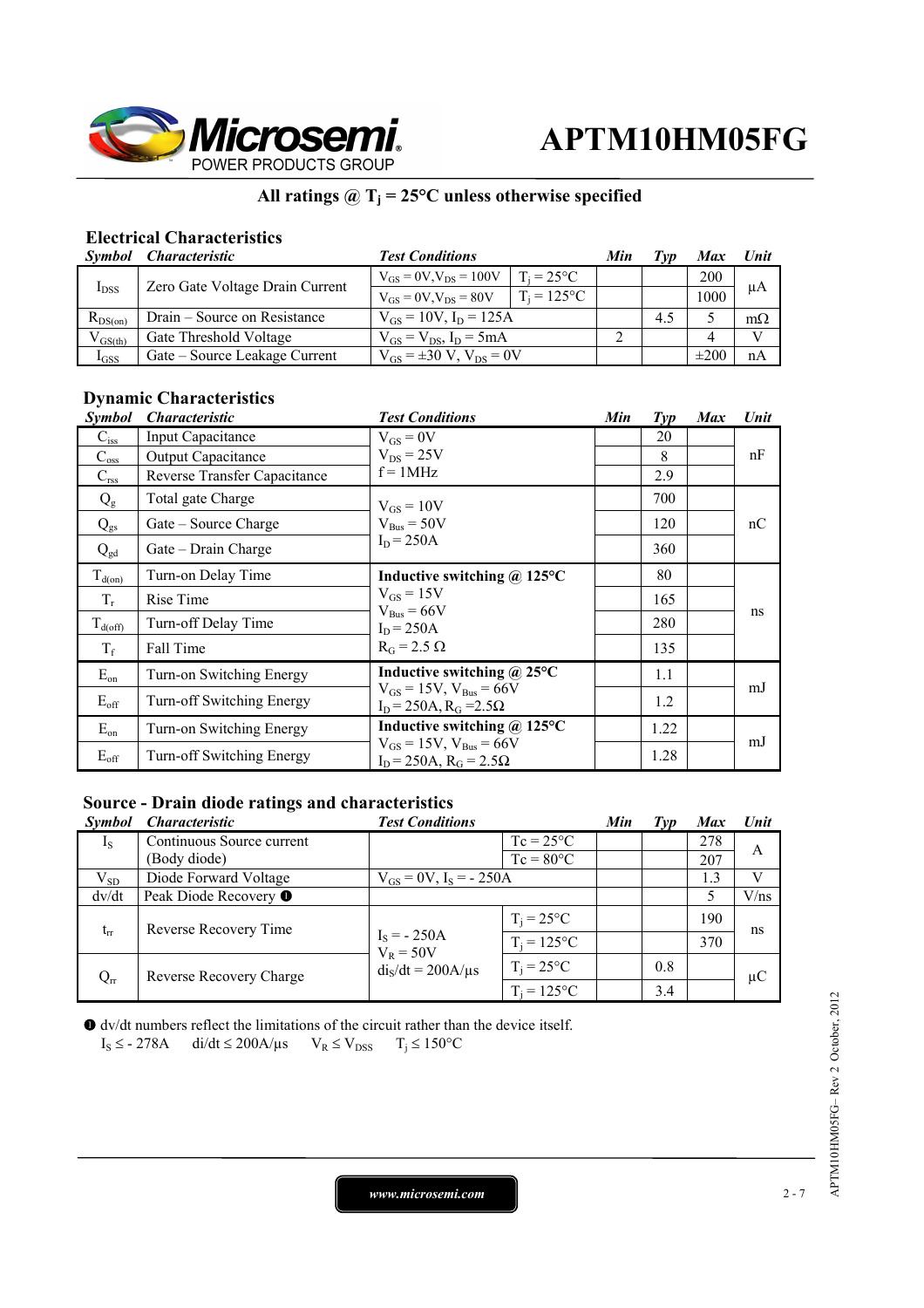

### **Thermal and package characteristics**

| <i>Symbol</i> | <i><b>Characteristic</b></i>                                        |               |    | Min   | Typ | <b>Max</b> | Unit               |
|---------------|---------------------------------------------------------------------|---------------|----|-------|-----|------------|--------------------|
| $R_{thJC}$    | Junction to Case Thermal Resistance                                 |               |    |       |     | 0.16       | $\rm ^{\circ} C/W$ |
| $V_{ISOL}$    | RMS Isolation Voltage, any terminal to case $t = 1$ min, $50/60$ Hz |               |    | 4000  |     |            | V                  |
| $T_{\rm J}$   | Operating junction temperature range                                |               |    | $-40$ |     | 150        |                    |
| $T_{STG}$     | Storage Temperature Range                                           |               |    | $-40$ |     | 125        | $^{\circ}C$        |
| $T_{\rm C}$   | <b>Operating Case Temperature</b>                                   |               |    | $-40$ |     | 100        |                    |
| Torque        | Mounting torque                                                     | To heatsink   | M6 |       |     |            | N.m                |
|               |                                                                     | For terminals | M5 |       |     | 3.5        |                    |
| Wt            | Package Weight                                                      |               |    |       |     | 300        | g                  |

### **SP6 Package outline** (dimensions in mm)



See application note APT0601 - Mounting Instructions for SP6 Power Modules on www.microsemi.com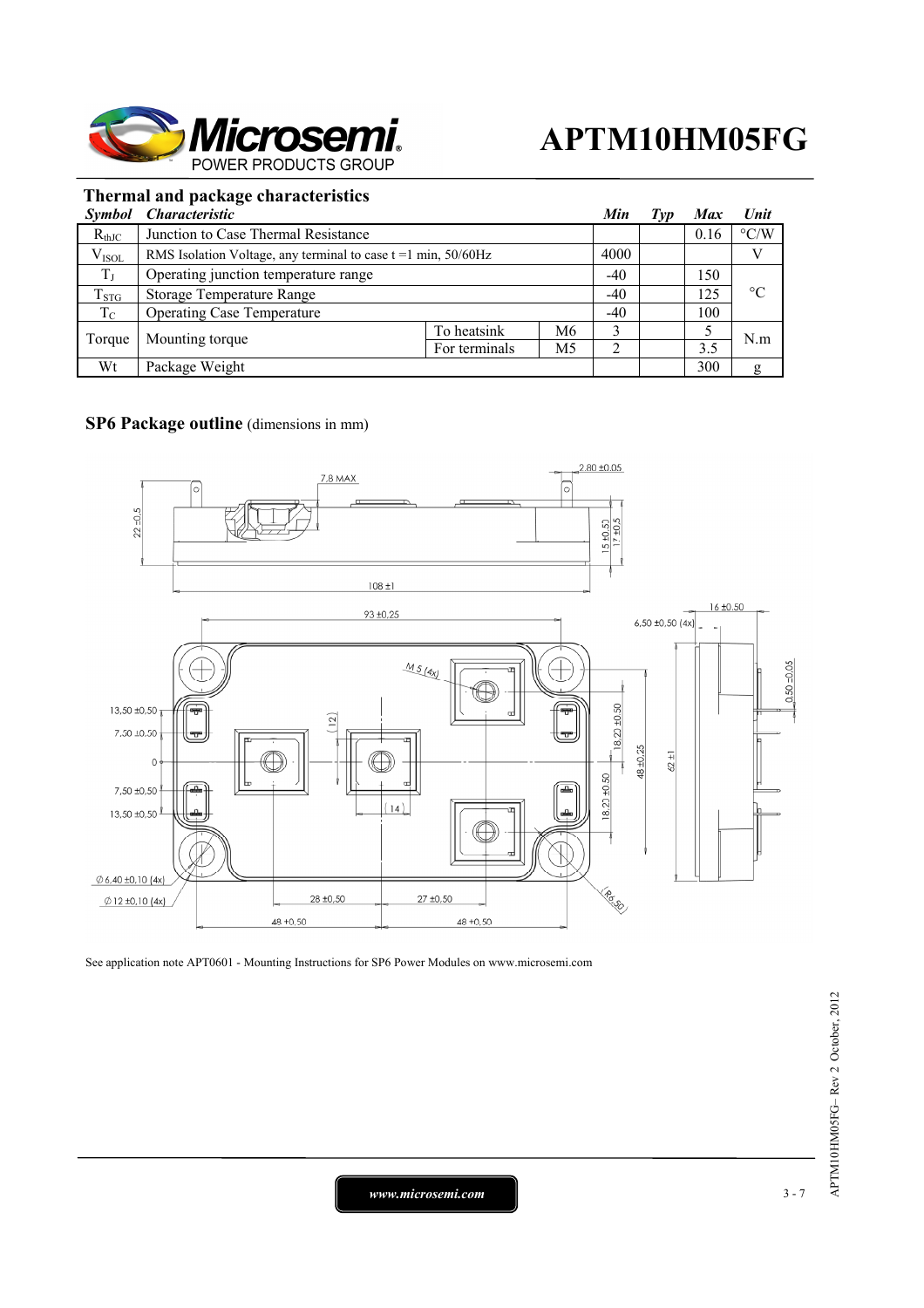

### **Typical Performance Curve**



*www.microsemi.com* 4-7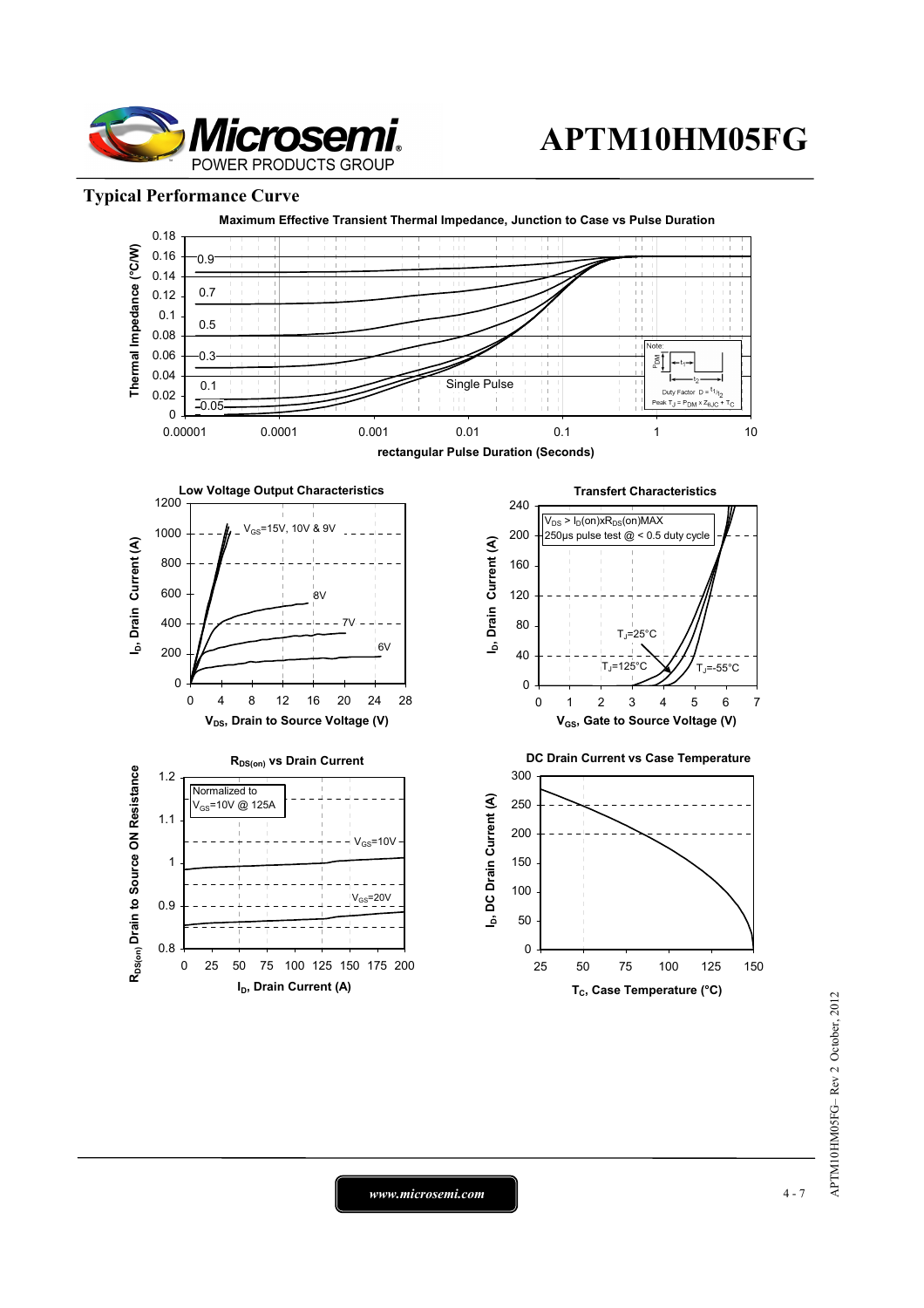

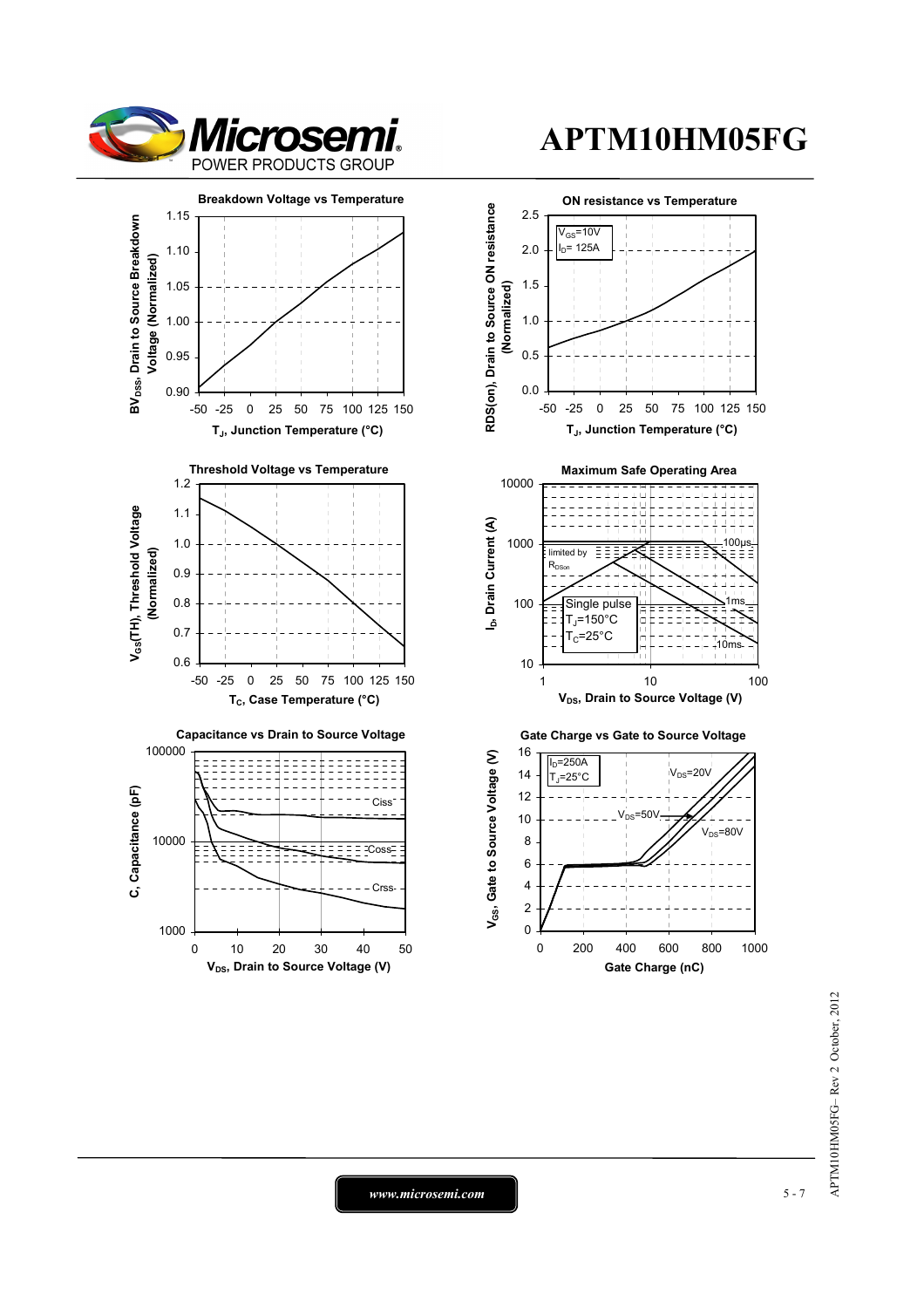



APTM10HM05FG-Rev 2 October, 2012 APTM10HM05FG– Rev 2 October, 2012

*www.microsemi.com* **6-7**